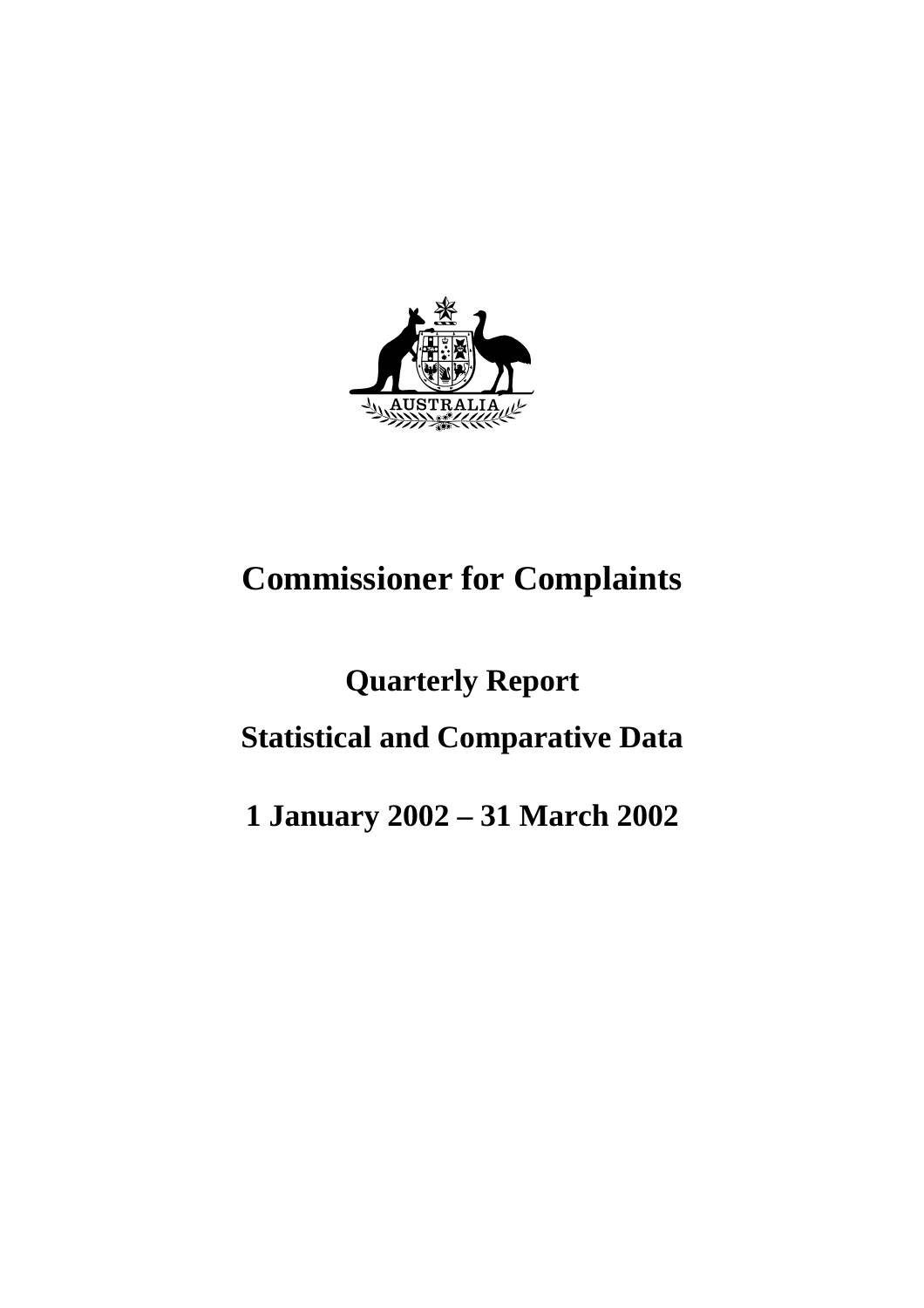### **Contents**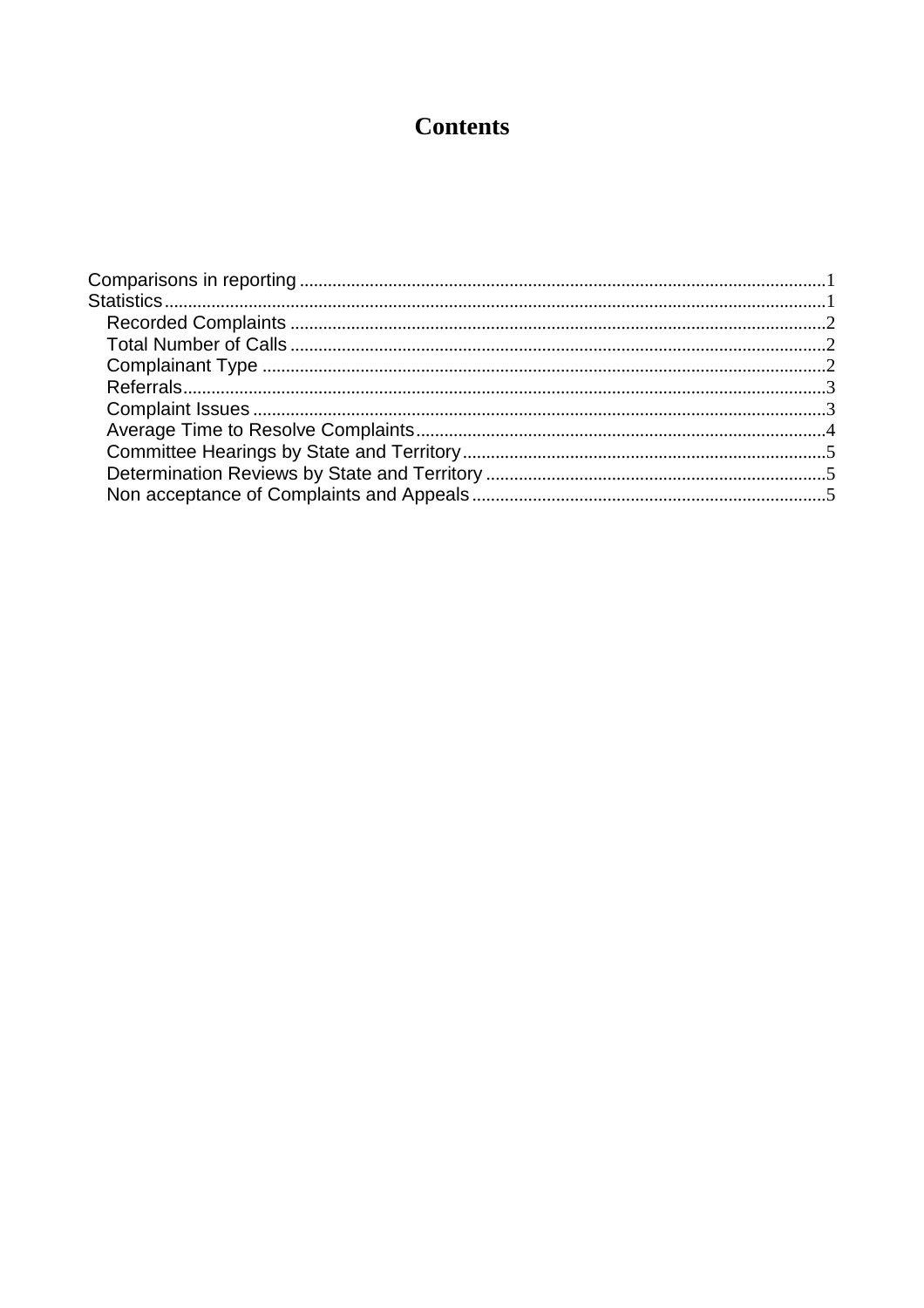### **Comparisons in reporting**

Compared to the previous reporting period the statistics show a small increase in the number of complaints and information calls recorded. Notwithstanding this increase the number of complaint and information calls is lower than that recorded for the same period last year



The following tables shows the average number of days taken to finalise complaints accepted during the reporting periods and the breakdown of urgent, complex and minor complaints during the same period.



During the reporting period the database records that officers undertook a total of 115 site visits either as part of the preliminary assessment or ongoing management of the issues raised.

### **Statistics**

The following statistical information has been drawn from the Scheme's database. As with all statistics, care should be taken when interpreting these data. It should be noted that changes are currently being made to the database to enhance the capacity of the Scheme to capture, identify and report on information collected as part of its operations. As part of this upgrade, significant attention is being paid to its ability to produce more accurate and meaningful reports suitable to the needs of a broad range of users. As this process is not complete the statistics provided here should be regarded as indicative as opposed to definitive information.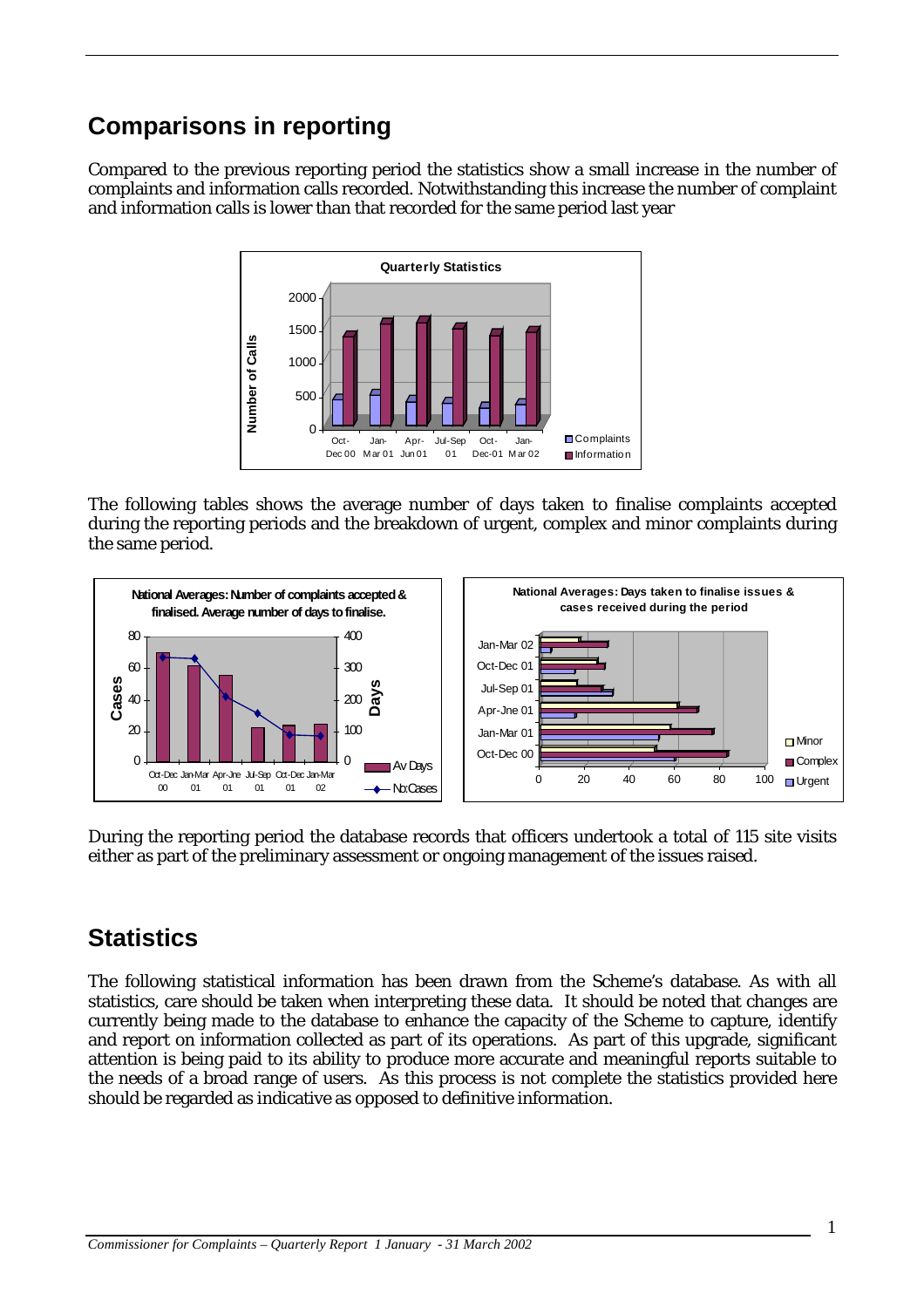### **Recorded Complaints**

Nationally the Scheme recorded a total of 321 complaints during the reporting period 1 January 2002 to 31 March 2002. New South Wales recorded the highest number of complaints, 120 or 38% of complaints, followed by Victoria where 95 complaints were recorded or 30% of the national total. Queensland recorded 33 complaints (10%), Western Australia recorded 30 (9%), South Australia 29 (9%), Tasmania 9 (3%), the Australian Capital Territory 4 (1%) and the Northern Territory recorded 1 complaint. The majority of complaints related to aged residential care services, however 5 complaints (2%) related to community aged care packages.



### **Total Number of Calls**

The following table shows the breakdown of calls recorded in each jurisdiction during the reporting period, that is the number of complaints, information and feedback calls, shown as a percentage of the total 1737 calls recorded nationally.



Of the 1737 calls taken during the reporting period 321 (18%) were registered as complaints (as above) and 1416 (82%) were registered as information calls.

### **Complainant Type**

Of the 321 complaints recorded nationally during the reporting period, 222 were registered as open complaints, 65 as confidential complaints and 34 as anonymous complaints. Note that a proportion of complainants who initially lodge a confidential complaint with the Scheme subsequently amend the status of their complaint and request that the issues being dealt with are managed as an open complaint.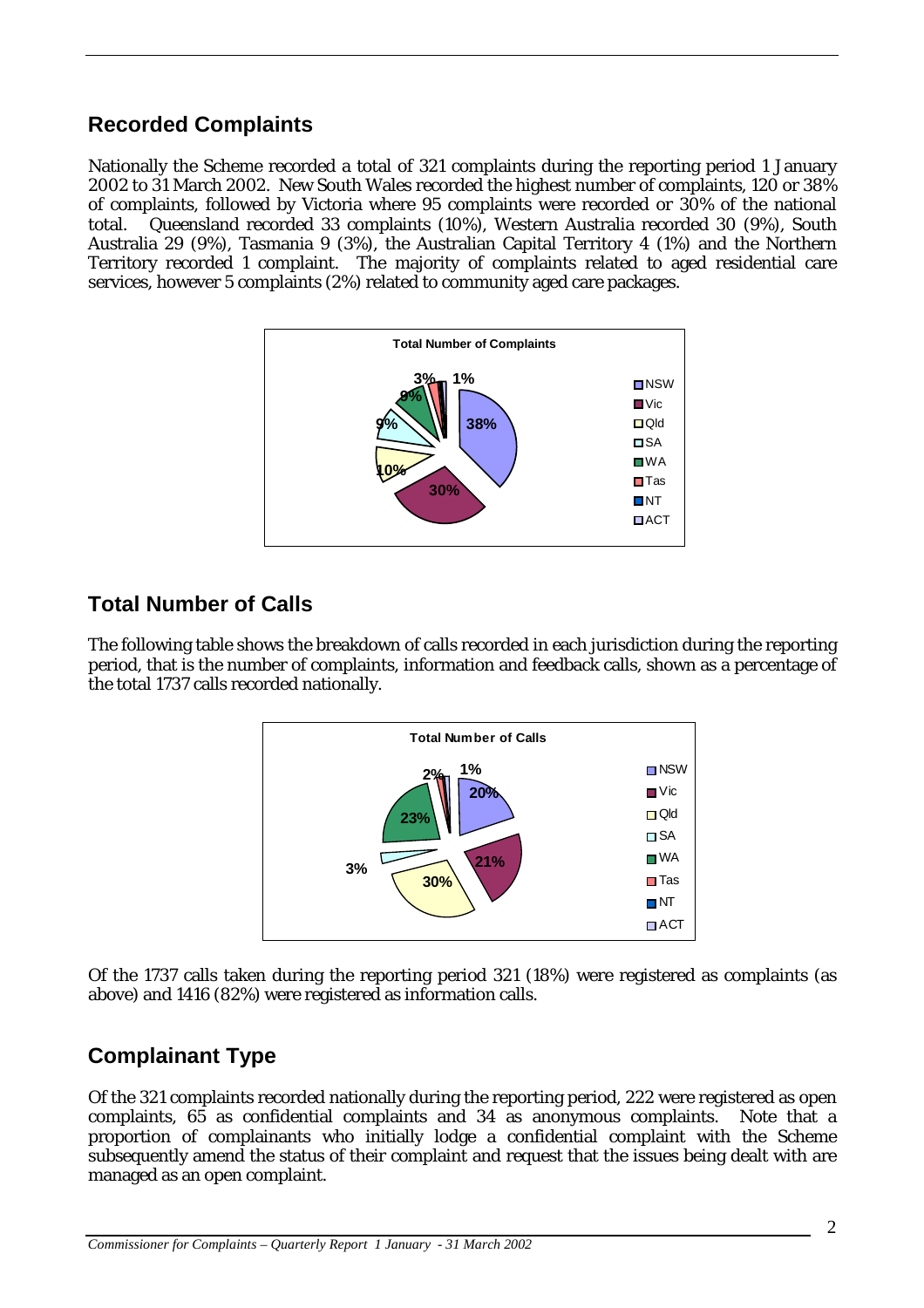

In each jurisdiction the majority of complainants lodged open complaints with the Scheme.

As in previous reports, the majority of complaints recorded nationally were lodged by the relatives of residents (59%). Across Australia 11% were lodged by staff of aged care services and 8% by residents. Some 8% of complaints were lodged by 'others', 5% by friends, 4% by ex-staff, 1% by advocates and a further 4% of complainants were recorded as 'unknown'.

### **Referrals**

During the reporting period a total of 50 referrals were made. It should be noted that a complaint may have a number of elements/issues for resolution and a referral made to an external agency does not necessarily mean that CRS officers take no further action with regard to the complaint. The database identifies that 28 complaint issues were referred to other sections of the Department (predominantly Compliance) for further action, 15 complaint issues were referred to the Aged Care Standards and Accreditation Agency for their consideration and three matters were referred to state health authorities. One complaint was referred to mediation, one to a committee and 2 were recorded as "Other".

### **Complaint Issues**

The Scheme has identified 58 common issues that can be recorded in four main clusters, those being: Administration, Consumer Rights, Environment and Level of Care. The following tables show the 7 top complaint issues in each category as a national percentage of the total. It should be noted that the tables do not equal 100% but are presented in this manner for ease of viewing.

The groupings do not vary significantly from previous reporting periods. 62% of the total issues recorded under the Administration heading related to personnel behaviour, training and number issues. Issues related to communication account for 28% of all issues lodged under the Consumer Rights heading. 21% of issues raised within the environment grouping related to resident safety and matters related to clinical care comprised 17% of all issues listed under Level of Care (see over).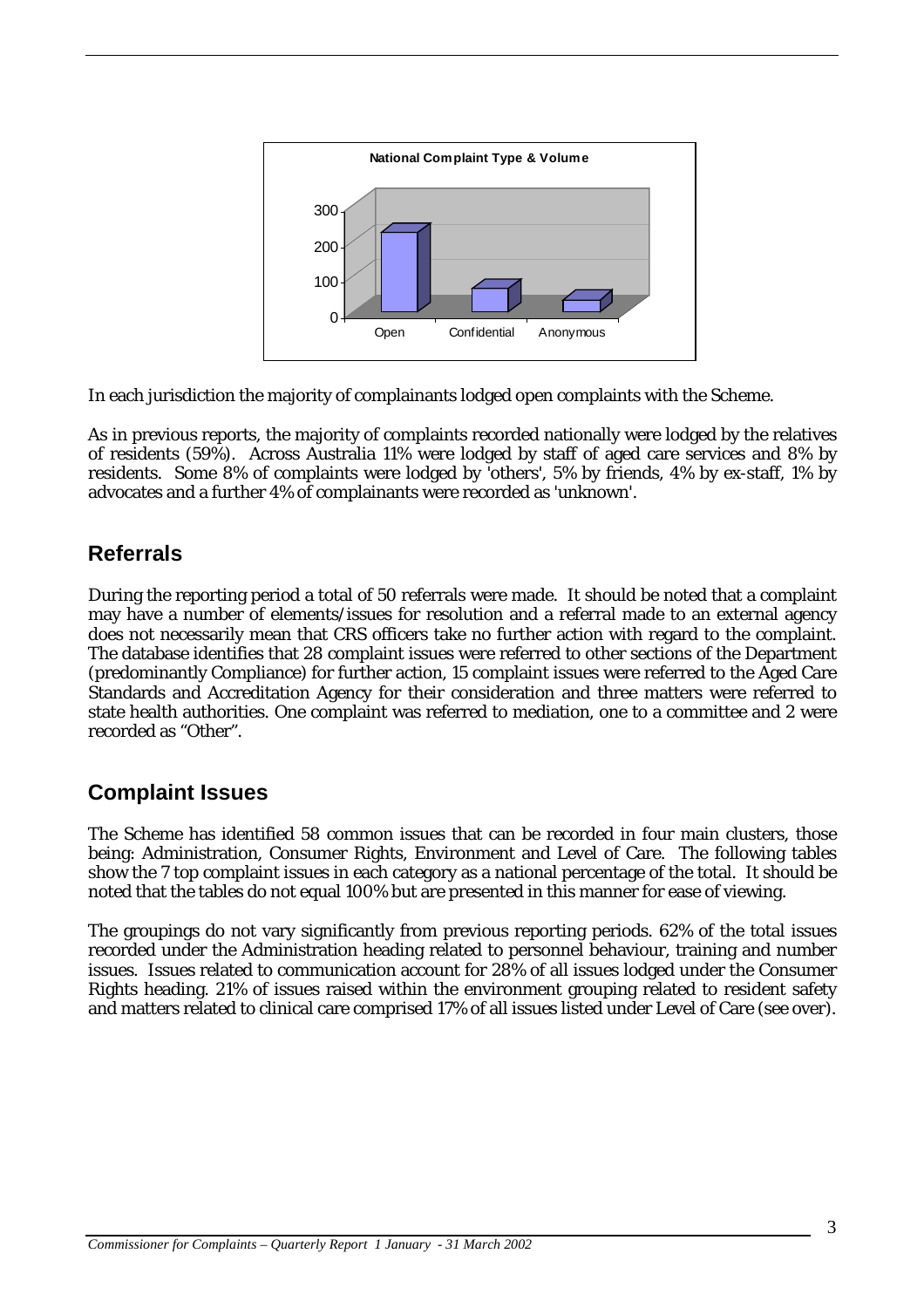

### **Average Time to Resolve Complaints**

The effective and efficient management of cases is not only dependent on the complexity and number of complaints accepted by the Scheme but also the number and skill base of staff available to complete allocated tasks. The current database does not provide details regarding total cases finalised for a period, however it does provide information regarding new cases both received and finalised within a period. Nationally the average number of days to finalise complaints received within the reporting period was 24.6 days.